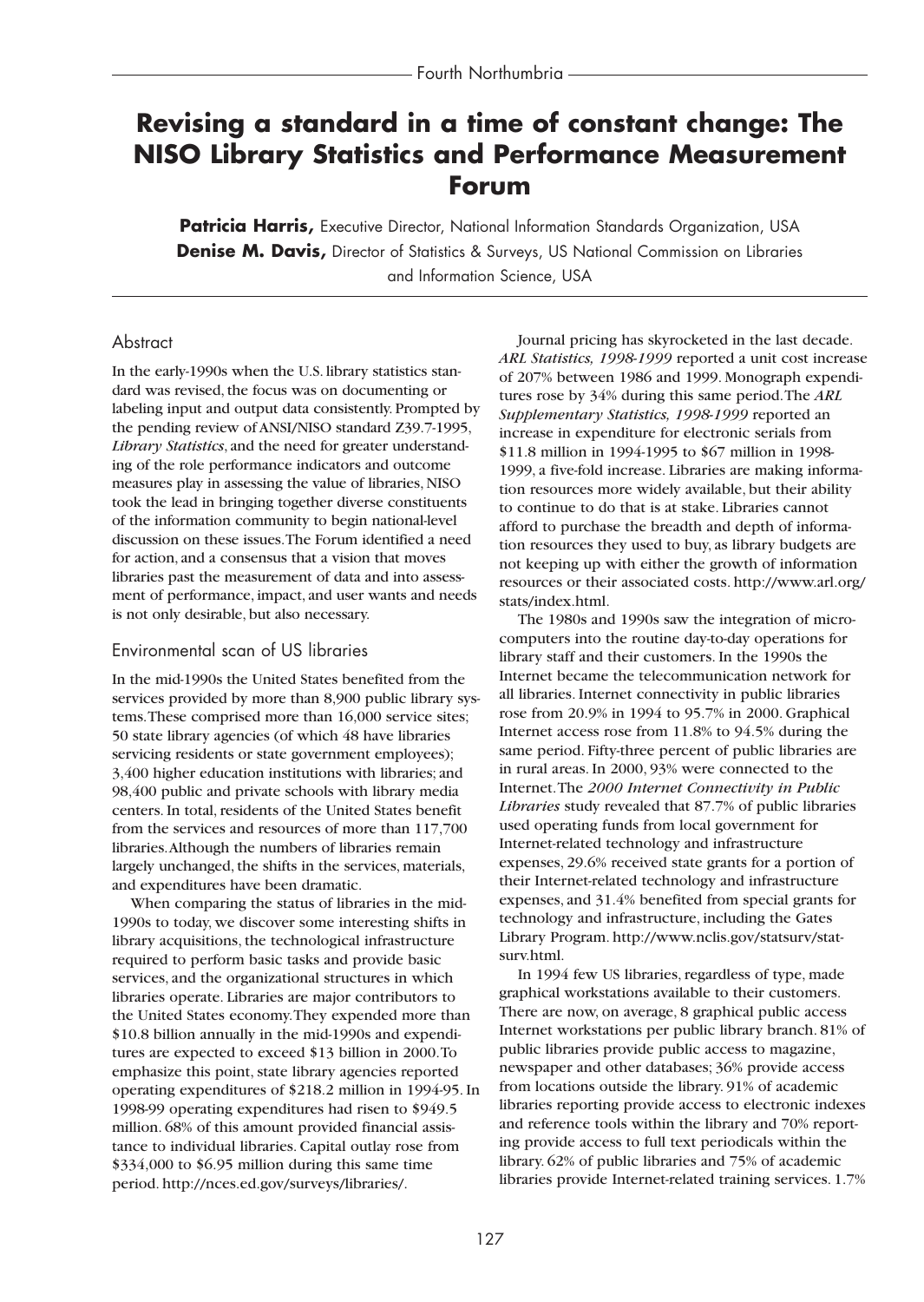of Americans required adaptive technology devices in 1999. 28.8% of public libraries and 42% of academic libraries provide special hardware or software for accessing the Internet by individuals with disabilities.

Unfortunately little information on expenditures or target resources is available for K-12 school media centers, but four studies report related data. In aggregate, these studies found that 51% of public school library media centers reported that inadequate funds for technology were a "major barrier" to gaining or maximizing access to the Internet; 42% of school library media centers identified insufficient staff time as a major barrier; and only 42% of school library media centers considered "access to a network connection provider" no barrier. Other "major barriers" to Internet access reported by school library media centers included telephone lines (42%), and telecommunications equipment (38%). If these barriers were removed, and if adequate funds were made available, school media centers could be expected to join other types of libraries as major sources of access to educational materials and information, and as markets for resources in electronic format.

Prompted by the pending review of ANSI/NISO standard Z39.7-1995, *Library Statistics*, and acknowledging the changes in US libraries since the early 1990s, NISO recognized the need for greater understanding of the role performance indicators and outcome measures play in assessing the value of libraries. NISO took the lead in bringing together diverse constituents of the information community to begin national-level discussion on these issues in the context of standards, best practices and guidelines.

#### Executive Summary

On February 15-16, 2001 the National Information Standards Organization (NISO) organized an invitational Forum to gather information from the library community and key vendors about the best approach to evaluate the NISO standard on Library Statistics. Due for review in 2000,ANSI/NISO standard Z39.7 defines significant library input and output measures as they were collected by various organizations and agencies in the U.S. in the early 1990s.

Members of the Forum Planning Committee included Committee co-chairs Denise Davis, National Commission on Libraries and Information Services (NCLIS) and Patricia A.Wand, Library Director,American University. Committee members were Michael Gorrell, EBSCO, Martha Kyrillidou,Association of Research Libraries (ARL), Karen Motylewski, Institute of Museum and Library Services (IMLS), Barbara Perry,World Bank/IMF Library, Patricia Stevens, OCLC, J. D.Waggoner, West Virginia Library Commission, and Peter R.Young, Library of Congress (LC).

Forum participants represented academic, public, school, government, and special libraries, associations, publishers, vendors, integrated library systems and the research community.

### The NISO Forum

#### **BACKGROUND**

In the U.S. every American National Standard is evaluated five years following its last approval.The NISO standard on Library Statistics,ANSI/NISO Z39.7-1995, came up for review in 2000. NISO convened this Forum to invite leaders in the field to evaluate the utility of library statistics standard and to help build a common vision of what is needed in assessing libraries and their contributions to their communities.

The Forum was designed around certain assumptions, including:

- The library community has a deep respect for standards and a long history of cooperation.
- Although the current standard for library statistics primarily counts inputs and outputs, the profession is ready to measure other indicators of productivity and quality. No standards exist for these other measurements.
- Successful standards start small and may begin as pilot projects, best practices, or guidelines that can be tested.A successful action plan will encompass phases with short-term and long-term activities.
- Many different constituents comprise the information profession and many different needs must be addressed.

The Forum participants, all of whom are involved in collecting, aggregating, contributing, or studying library data, were invited because of their demonstrated professional expertise and commitment. Participants represented every type of library: academic, government, public, school, and special, as well as associations, government agencies, vendors, and the library research community.

Participants considered a variety of approaches, including ideas for research; topics that need to be addressed; areas where standards, guidelines, or best practices are appropriate; and opportunities for NISO to collaborate with other organizations.

As an ANSI-accredited standards developer, NISO supports the development of technical standards when a standard is viewed as the best solution. NISO advocates a practical approach to standards development and that standards should not be viewed as "the perfect document." Procedures require that NISO revisit each standard five years after its approval.This "fiveyear review" is a chance to determine if the standard is still used. In this process NISO considers if the standard would benefit from revision; if the standard reflects current needs and practices, it can be reaffirmed; if the standard is no longer used, we consider whether it should be withdrawn or maintained as a legacy document;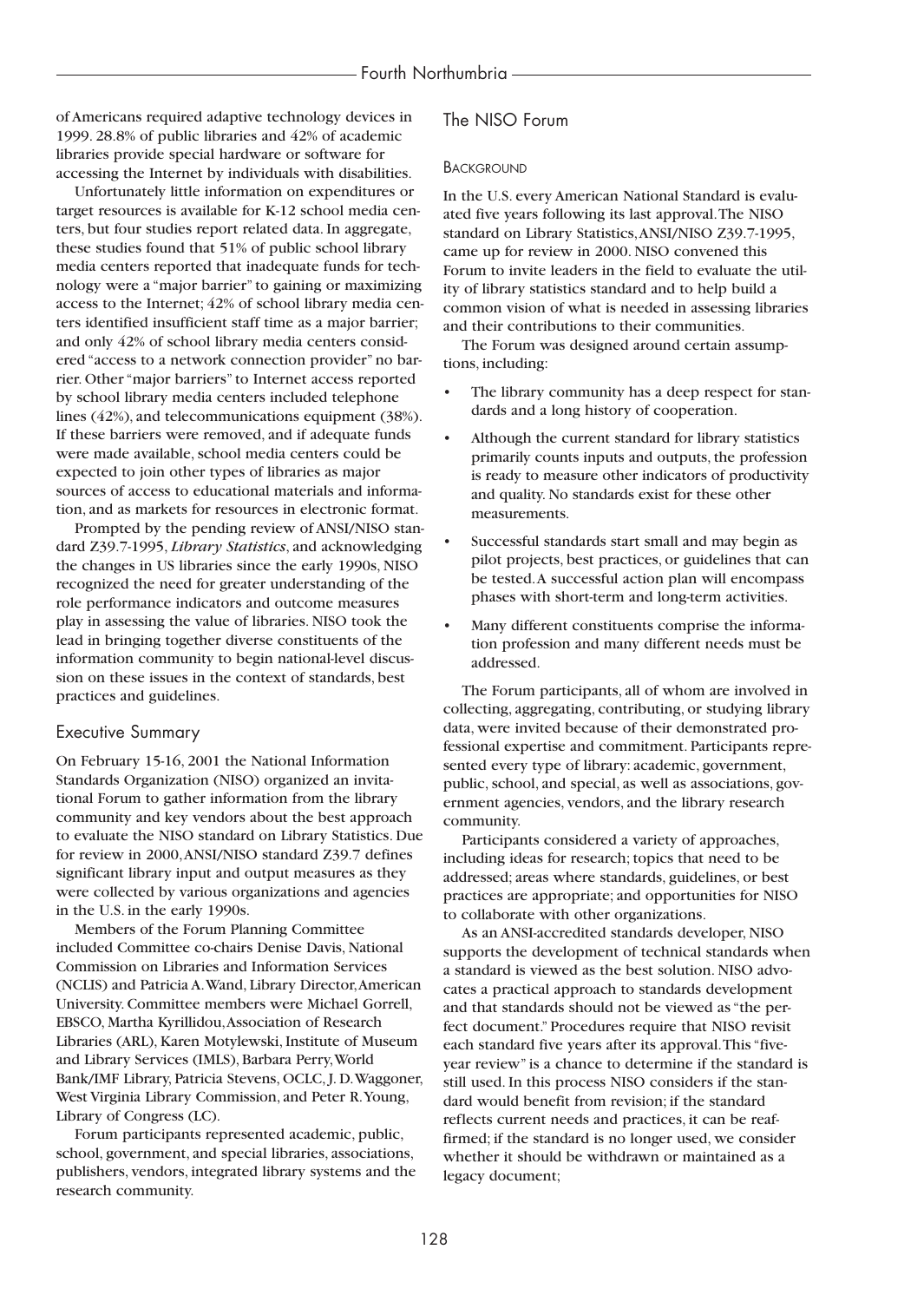For many years, NISO tradition limited this discussion to its members, but it finds more value in opening discussion to the community at large and engaging a variety of knowledgeable and interested persons to advise on next steps. NISO has used this approach successfully to explore emerging standardization issues such as the Draft International Standard (DIS) for the Digital Object Identifier (DOI); advances in thesaurus construction and design; knowledge management; and the challenges and complexities of reference linking.

All Standards are expected to change to address new needs and technologies.The Library Statistics Standard was first released in 1968, revised in 1983 and again in 1995.With each revision the Standard expanded.When the 1995 edition of the Library Statistics Standard was released the committee that developed it acknowledged that the Standard did not address two important emerging areas: measurement of electronic resources and performance measures. It was recommended that these matters be examined at the next five-year review point.

#### FRAMEWORK OF THE FORUM

Throughout the Forum discussion was channeled through a mixture of panel presentations, whole-group discussions, and structured breakout groups.The goal was to maximize cross-disciplinary information sharing around broad issues and to use discussion in homogeneous groups (called affinity groups) to capture the viewpoint of specific segments, for example school libraries, researchers, and vendors.

The Forum was structured around a concept map comprised of four categories of measurement and three key management functions supported by those measures.

The four categories of measurement were:

- 1. **Statistics –** *What we are measuring how much we do (input/output)* Counting activities and resources that quantify library materials, services, staff, operations and users.
- 2. **Performance indicators –** *How well we do.* Collection and interpretation of quantitative and qualitative data pertinent to local goals and objectives as well as values and/or characteristics in order to assess service quality, performance efficiency and customer satisfaction within a specific context.
- 3. **Economic value –** *How much we're worth.* Collection and interpretation of expenditures data in relation to output production to document costs, unit costs, and economic value derived, and assign a dollar value to library products and services within a specific environment characterized by various environmental constraints and opportunities.

4. **Outcome measures –** *What good we do.* Evaluation of the results of program activity compared to its intended purpose. Measures relate to observable changes in knowledge, skills, behavior, attitudes, status or life condition. Quantitative measures are based on test scores, and qualitative measures are based on observations of indicative behaviors.

The three functions were:

- 1. **Internal decisions –** to assist with management decisions and internal specifications and policies
- 2. **Local advocacy –** to justify budgets and demonstrate that local goals and objectives have met the needs of the community
- 3. **Broad advocacy –** to identify trends, understand the larger environmental factors, promote the value of information organizations and professionals such as library and information professionals

This perspective was identified by a presenter and recognized as a useful distinction by many of the participants. During Forum discussions a fourth function emerged.There was significant discussion of the importance of *marketing* in library management.

#### **Presentations**

Two panel presentations set the stage for small heterogeneous or homogeneous group discussions.The first panel, representing academic, school, special, and public librarians, and the vendor community suggested significant current issues for measurement in libraries. The second panel presented current research and development focused on measuring the performance and value of libraries.Adverse weather conditions in the mid-Atlantic region of the US prevented some presenters from attending.As a result of good planning, some Forum planners and participants were able to make abbreviated presentations on the topics.

#### PANEL I: ISSUES FOR LIBRARIES - MEASURING THE INFORMATION AGE

Moderated by Peter Young, panelists were asked to address the question "Given the speed of change, how should libraries measure today what they will need to report on tomorrow?"

Eileen Hitchingham,Virginia Polytechnic Institute, asked participants to consider whether data was being collected "to show" administrators for budget justification or "to know" – for use by library management.

Ann Weeks, College of Information Studies, University of Maryland, noted that no national data about school libraries is being collected. She pointed out that it is difficult to make compelling arguments for school libraries without data.Weeks also noted that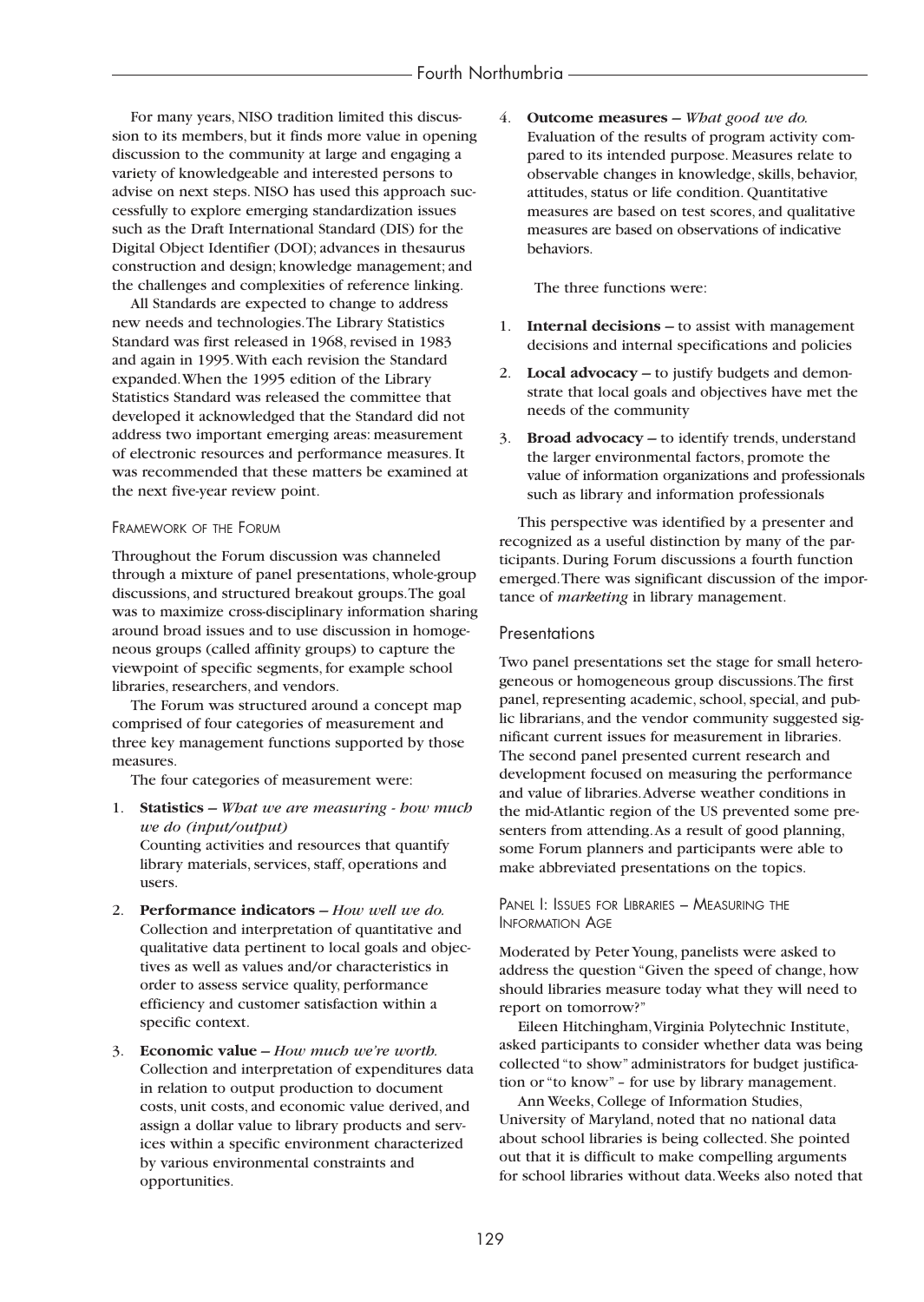information literacy skills begin with school libraries, so life-long information literacy and effective library use is dependent on the success of this building block.

Susan Fifer-Canby, National Geographic Society Library, suggested that library staff should be treated as assets rather than expenses. She pointed out that special libraries are well positioned to facilitate organization wide conversations.

Mark Smith, Riverside (California) County Library System, suggested that libraries have not been fundamentally changed by technology. Rather, he noted, it is users' expectations and patterns of using library information resources that have changed dramatically.

Michael Gorrell, EBSCO Publishing, emphasized the importance of statistics. His early work in engineering demonstrated that "without data, you are just another person with an opinion."

#### PANEL II: CURRENT RESEARCH

Denise Davis moderated the panel on research conducted in academic, public, and school libraries to develop tools that provide data on a variety of measures of library services and their value.

Fred Heath,Texas A&M University, described the development and testing of LibQUAL+, a protocol adapted from the business community, to assess service quality in academic libraries. LibQUAL+, funded in part by the Fund for the Improvement of Post-secondary Education (FIPSE), U.S. Department of Education, maps how well the level of service delivered matches user expectations, based on what users find important.

Denise Davis gave the presentation of John Bertot and his colleagues at Florida State University. Bertot is the lead researcher for two important ongoing studies. The first project is jointly sponsored by IMLS, NCLIS, and NISO.This work defines electronic network performance measures that can be collected at the national level for public libraries.The second project, sponsored by ARL, explores e-metrics for research libraries, suggests measures for the use of electronic resources, and develops a framework of outcomes assessment in relation to the use of electronic resources.

Karen Motylewski delivered a presentation for Keith Lance, State Library of Colorado. Funded in part by IMLS, Lance has documented the positive relationship of student performance and strong school library/school media center programs in Alaska, Colorado, Pennsylvania and Oregon.

Christie Koontz, Florida Resources and Environmental Analysis Center, Florida State University (FSU), described her research in collecting in-library use statistics. In the most recent project, Keith Lance joined Ms. Koontz and Dean Jue of Florida State University as co-principal investigators in developing a model for using portable technology (PDAs) to assess use of the public library in majority, minority, and lowincome settings.This project updates "Counting on Results" and is funded by a grant from IMLS.

An informal report was given by Jeffrey Owings, Associate Commissioner, National Center for Education Statistics (NCES). Owings provided information about the national Library Statistics Program and a longitudinal study of 10th graders in the U.S. that includes data about library media centers.

All presentations are on the NISO website at http://www.niso.org.

#### GENERAL THEMES, DISCUSSIONS AND COMMENTS FROM **PARTICIPANTS**

Throughout the Forum, common themes emerged around the topic of how to demonstrate the value that libraries contribute to their communities.

- There is critical need for systemic data collection. With all sectors of the industry represented in the Forum, discrepancies in the availability of accurate, current, national data for essential library services within key segments became rapidly apparent.The lack of information about school libraries may be the type example.
- There is a pressing need for guidelines for collecting qualitative and performance data.The community is ready to move beyond statistics into measures that tie the value of libraries more closely to the benefits they create for their users. Changes in the technology of library services and the competitive climate for resources require libraries, librarians, and even NISO, to understand better how to market themselves to a variety of audiences.
- Librarians need tools to collect and interpret qualitative data to "tell their story" more effectively. There is recognition that libraries need more than input/output data. New tools are needed to convey the value of libraries to their users and funding agencies.
- The increased use of technology in library operations requires different skill sets than were necessary a decade ago. Systematic training needs to be available to working librarians to develop the skills to assess, manage and promote their organizations.
- Different methodologies are evolving to measure network performance (NCLIS), service quality (e.g. ARL's LibQUAL+), impact, and economic value. Additional research is needed to develop new tools and approaches for practical application by the library community.
- There is support for the development of a "data" dictionary" of terms in frequent use by different constituencies.The definition and meaning of terms can vary greatly, and a common vocabulary is necessary to understand the data being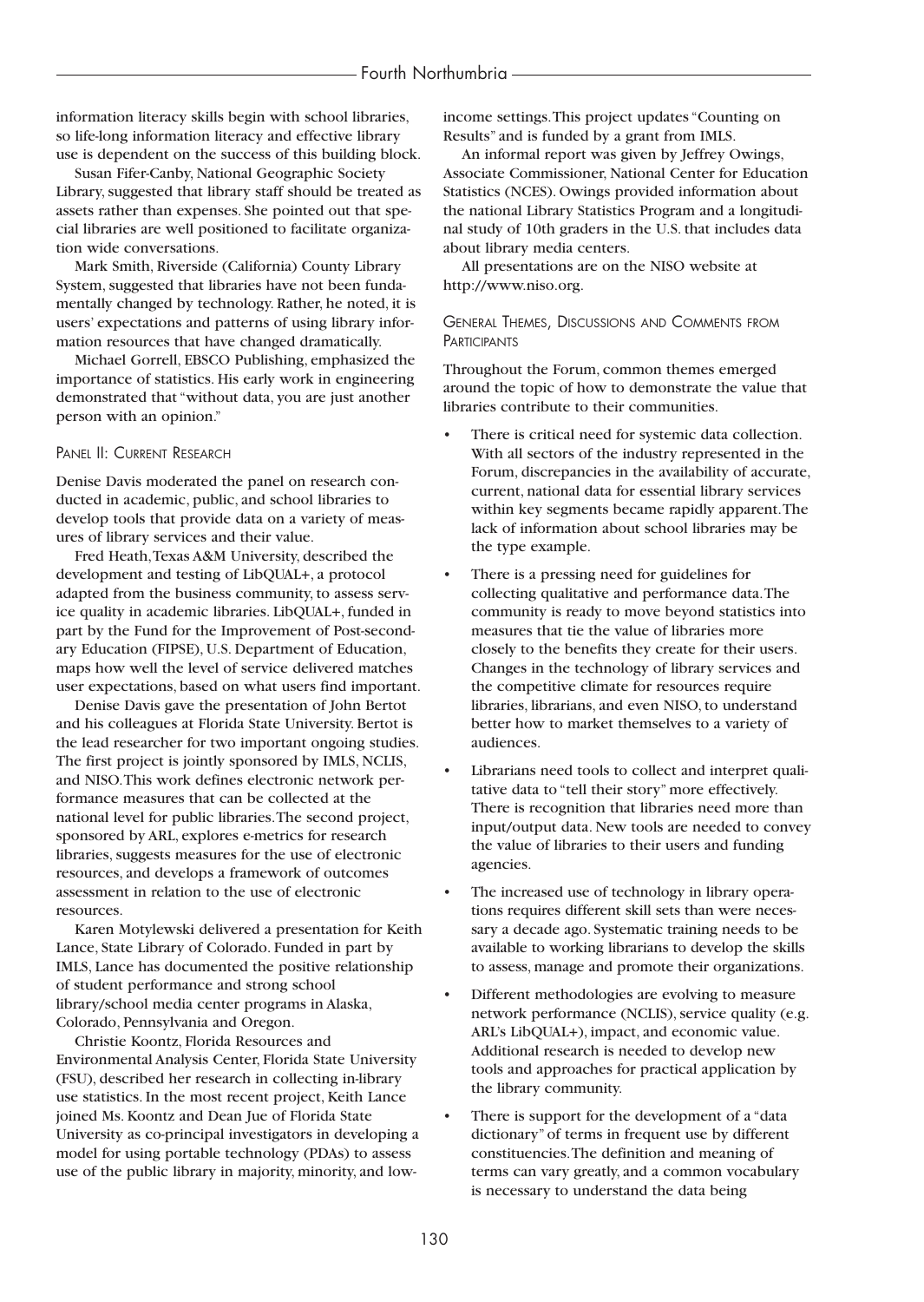collected and presented.

NISO can also serve as a clearinghouse for guidelines, standards, benchmarks, and best practices. In a rapidly changing environment, a variety of flexible tools are needed to facilitate coordination of developments throughout the industry. NISO is well positioned to develop a "data dictionary" of terms in use by different constituencies and to make this document available on the web. Given its pivotal role in the industry, it was suggested that NISO could facilitate the cross-sector collaboration necessary to evolve the most useful working documents.

A summary of discussion and comments from Forum participants follows.

- Caution was offered in data interpretation. For example, a decrease in number of searches conducted may reflect increased efficiency and higher user satisfaction rather than less use and lower value.
- The user's universe is changing in fundamental ways that affect how information is located and used.
- Libraries are beginning to develop customeroriented assessment tools focused on user satisfaction, service quality, and outcomes.
- Libraries need new tools and best practices to assess user behavior.
- Expectations for customer service standards can be operationalized as "every user has the right to…."
- The psychographics of subgroups (understanding how/why certain segments behave) can offer insights in developing customized services to meet specialized needs. (e.g."minit markets")
- With the advent of electronic resources, physical collections are less apparent but stable while digital collections may be more apparent, yet not stable.
- Measurement might more accurately focus on the activity of librarians rather than the activity of the library.
- Workload measures (e.g., how many interlibrary loan requests can be handled in one hour) are needed to establish parameters for staffing.
- Guidelines are needed to determine when to collect whole-universe data vs. sampling.
- The more libraries work with unified standards, the more likely they are to be heard.
- Guidelines and tools are needed to assess users' needs, satisfaction and competency.

The discussion groups agreed that NISO might play a bigger role to:

- Bring constituencies together to learn abut the work of other stakeholders, to build on that base, and reduce duplication of effort.
- Serve as a clearinghouse for standards and guidelines across diverse communities with related interests.
- Move beyond defining data elements to provide guidelines and methodologies for qualitative as well as quantitative measurement.
- Support the development of surveys, measurements, and other resources for measuring service quality and outcomes.
- Offer training for the industry on what to measure and how it can be measured.
- Explore tools such as ISO 9000 and the Baldridge Award program for application to the library and information industry.
- Create a publication series, with best practices identified as one desirable focus.

### **Recommendations**

Many of the discussion groups agreed that NISO is well positioned to play a bigger role to:

- Facilitate cross-constituency information sharing, enabling specialized stakeholders to build on the work of others and to avoid duplication of effort.
- Serve as a clearinghouse for standards, guidelines, and other tools across diverse communities with closely related interests.
- Move beyond defining data elements to provide methodologies for qualitative as well as quantitative measures of library service.
- Support the development of surveys/measurements for service quality and outcomes.
- Offer training for the industry on what to measure and how to measure it.
- Explore tools such as ISO 9000 and the Baldridge Award for application to the library and information industry.
- Create a best practice publication series.

## **Evaluation**

Attendees were invited to evaluate the Forum. Overall attendees' comments were positive. Many noted their own discovery process, learning from colleagues and developing an appreciation of the need for guidelines within the industry.